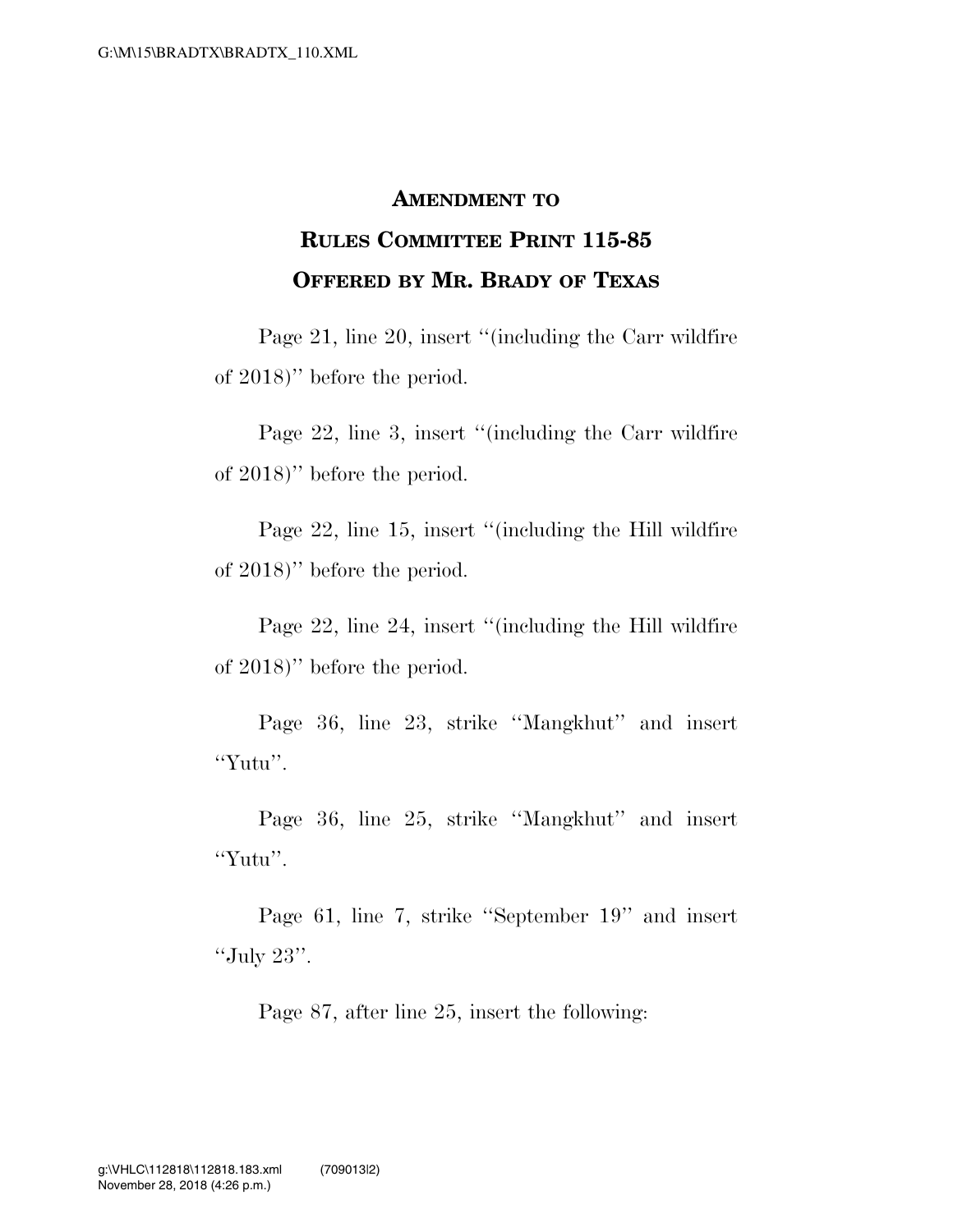## **SEC. 206. AUTOMATIC EXTENSION OF FILING DEADLINE.**

 (a) IN GENERAL.—Section 7508A is amended by adding at the end the following new subsection:

 ''(d) MANDATORY 60-DAY EXTENSION.—In the case of—

 ''(1) any individual whose principal place of abode is in a disaster area (as defined in section 8  $165(i)(5)(B)$ , and

 $(2)$  any taxpayer if the taxpayer's principal place of business (other than the business of per- forming services of an employee) is located in a dis-aster area (as so defined),

 the period beginning on the earliest incident date specified in the declaration to which such area relates and ending on the date which is 60 days after the latest incident date so specified shall be disregarded in the same manner as a period specified under subsection (a).''.

 (b) EFFECTIVE DATE.—The amendment made by this section shall apply to Federally declared disasters de-clared after December 31, 2017.

Page 122, line 18, strike ''Such guidance'' and all that follows through line 19.

Page 123, lines 4 through 5, strike ''plan years beginning after December 31, 2008'' and insert ''years be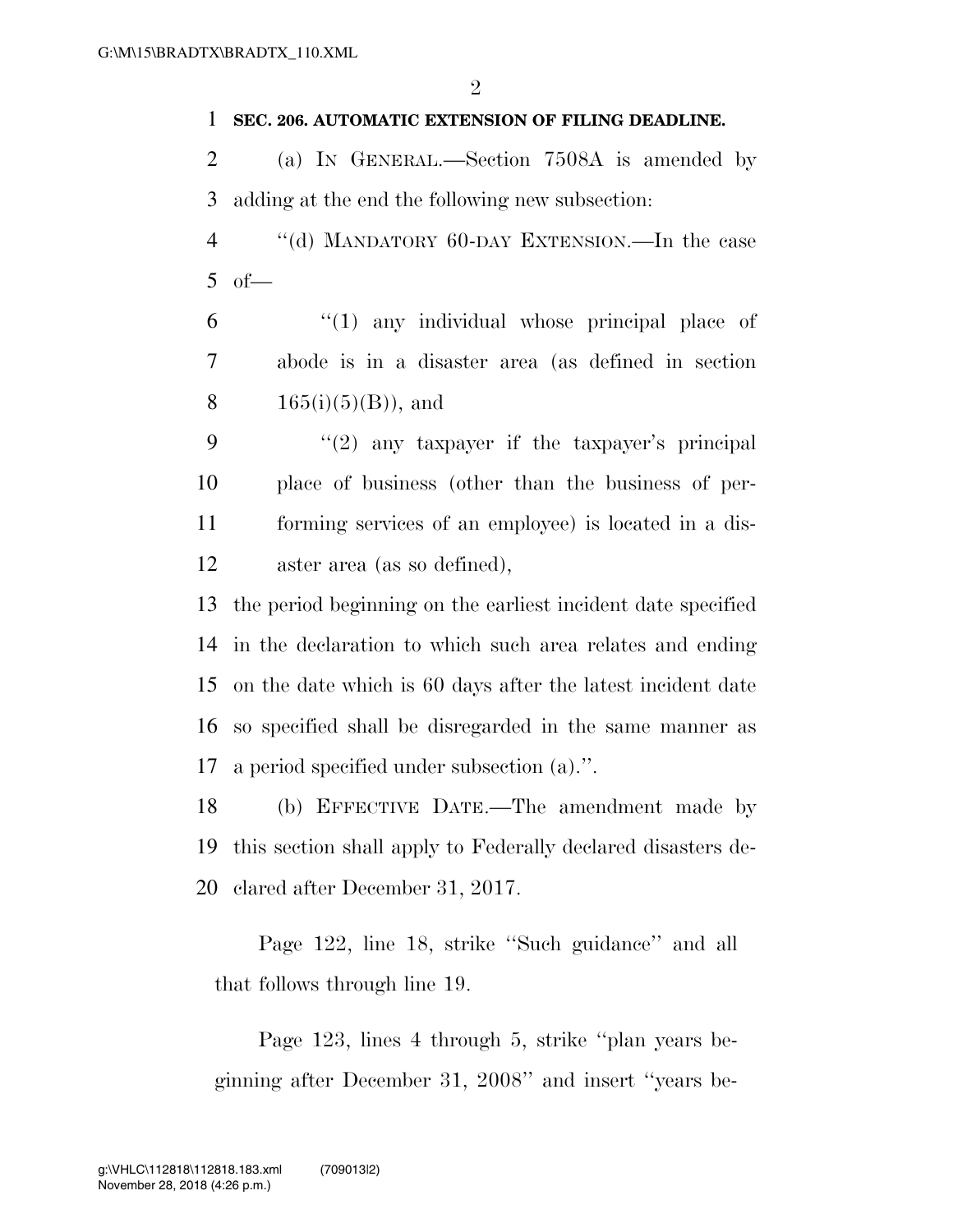ginning before, on, or after the date of the enactment of this Act''.

Strike page 189, line 1, and all that follows through page 190, line 14, and insert the following:

| $\mathbf{1}$   | (e) AMENDMENT RELATING TO SECTION 14103.                |
|----------------|---------------------------------------------------------|
| $\overline{2}$ | (1) IN GENERAL.—Section $965(h)$ is amended             |
| 3              | by adding at the end the following new paragraph.       |
| $\overline{4}$ | "(7) INSTALLMENTS NOT TO PREVENT CREDIT                 |
| 5              | OR REFUND OF OVERPAYMENTS OR INCREASE ESTI-             |
| 6              | MATED TAXES.—If an election is made under para-         |
| 7              | $graph(1)$ to pay the net tax liability under this sec- |
| 8              | tion in installments—                                   |
| 9              | $\lq\lq$ no installment of such net tax liabil-         |
| 10             | ity shall—                                              |
| 11             | $``(i)$ in the case of a request for credit             |
| 12             | or refund, be taken into account as a li-               |
| 13             | ability for purposes of determining whether             |
| 14             | an overpayment exists for purposes of sec-              |
| 15             | tion 6402 before the date on which such                 |
| 16             | installment is due, or                                  |
| 17             | ``(ii)<br>for<br>purposes of section                    |
| 18             | $6425(c)(1)(A)$ , be treated as a tax de-               |
| 19             | scribed in such section before the date on              |
| 20             | which such installment is due, and                      |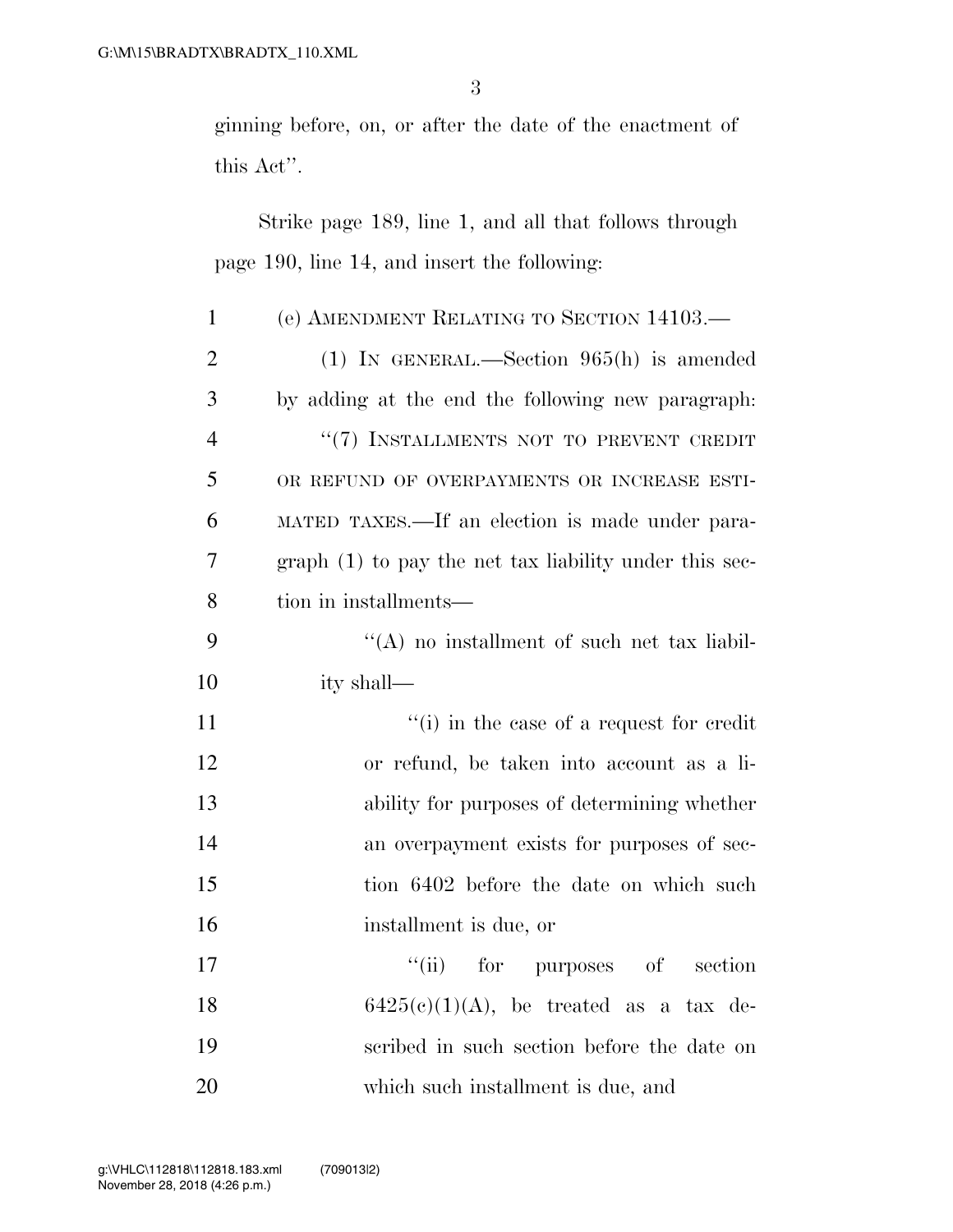''(B) the first sentence of section 6403 shall not apply with respect to any such install-ment.''.

|    | (2) INTEREST NOT PAYABLE ON CLAIMS FOR                  |
|----|---------------------------------------------------------|
| 5  | CREDIT OR REFUND MADE BEFORE ENACTMENT.-                |
| 6  | So much of the amendment made by paragraph (1)          |
| 7  | as relates to section $965(h)(7)(A)(i)$ of the Internal |
| 8  | Revenue Code of 1986 (as added by such paragraph)       |
| 9  | shall apply to requests for credit or refund made       |
| 10 | after the date of the enactment of this Act.            |

Page 191, after line 12, insert the following:

| 11 | <b>TITLE VI-EXEMPT</b> |
|----|------------------------|
| 12 | <b>ORGANIZATIONS</b>   |

**SEC. 601. REPEAL OF INCREASE IN UNRELATED BUSINESS** 

| 14 |  | <b>TAXABLE INCOME BY DISALLOWED FRINGE.</b> |
|----|--|---------------------------------------------|
|----|--|---------------------------------------------|

15 (a) IN GENERAL.—Section  $512(a)$  is amended by striking paragraph (7).

 (b) EFFECTIVE DATE.—The amendment made by this section shall take effect as if included in section 13703 of Public Law 115-97.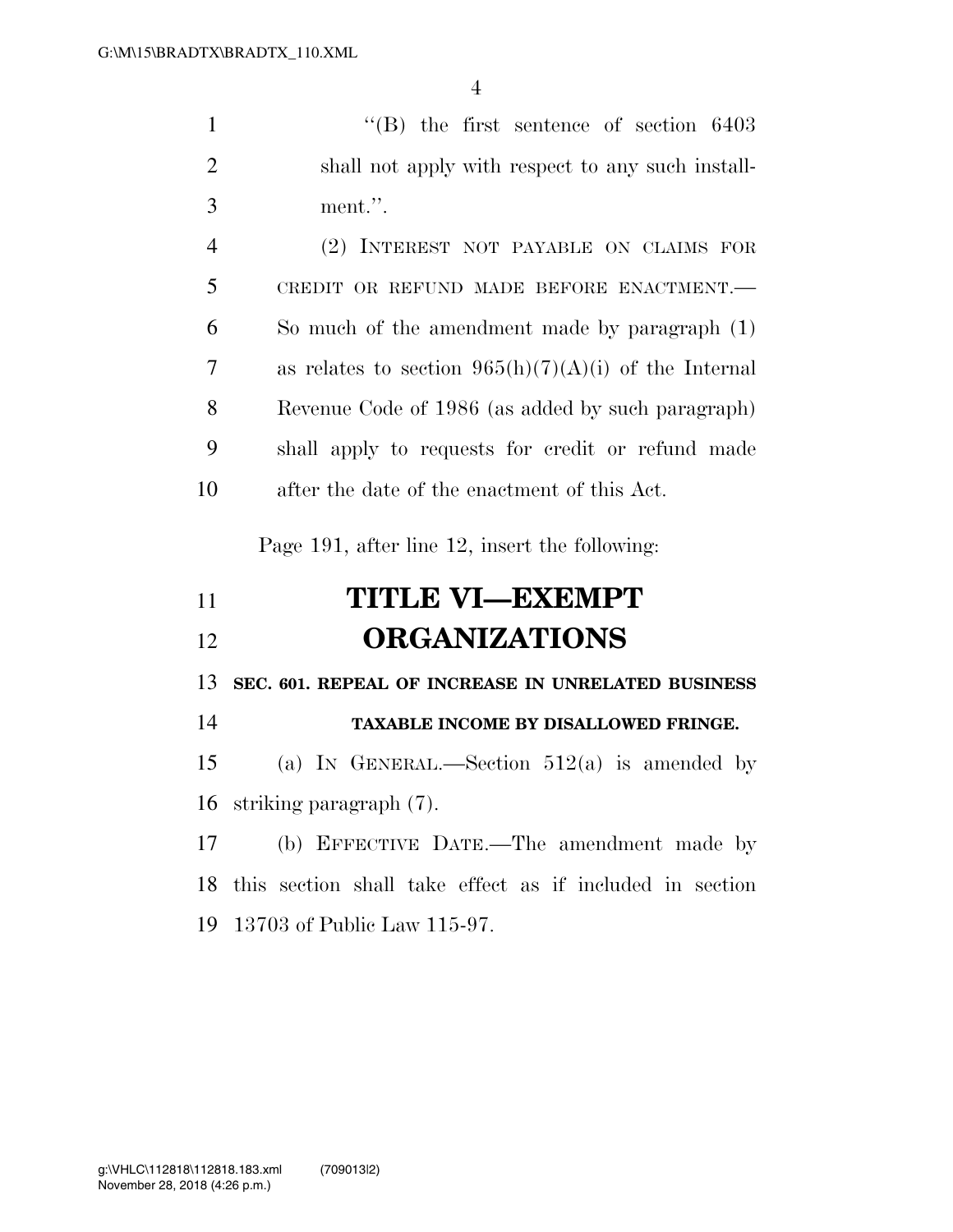| $\overline{2}$<br>STOCK DISREGARDED FOR PURPOSES OF<br>3<br>FOUNDATION TAX ON EXCESS BUSINESS<br>$\overline{4}$<br>HOLDINGS.<br>5<br>(a) IN GENERAL.—Section $4943(c)(4)(A)$ is amended<br>6<br>by adding at the end the following new clause:<br>7<br>$``(v)$ CERTAIN PURCHASES OF<br>EM-<br>8<br>PLOYEE-OWNED STOCK DISREGARDED.-<br>9<br>For purposes of clause (i), subparagraph<br>10<br>$(D)$ , and paragraph $(2)$ , any voting stock<br>11<br>which-<br>12<br>$\lq\lq$ (I) is not readily tradable on an<br>13<br>established securities market,<br>14<br>$\lq\lq$ (II) is purchased by the busi-<br>15<br>ness enterprise on or after January 1,<br>16<br>2005, from a stock bonus or profit<br>17<br>sharing plan described in section<br>$401(a)$ in which employees of such<br>18<br>19<br>business enterprise participate, in con-<br>20<br>nection with a distribution from such<br>21<br>plan, and<br>22<br>"(III) is held by the business en-<br>23<br>terprise as treasury stock, cancelled,<br>24<br>or retired,<br>25<br>shall be treated as outstanding voting<br>26<br>stock, but only to the extent so treating | 1 | SEC. 602. CERTAIN PURCHASES OF EMPLOYEE-OWNED |
|---------------------------------------------------------------------------------------------------------------------------------------------------------------------------------------------------------------------------------------------------------------------------------------------------------------------------------------------------------------------------------------------------------------------------------------------------------------------------------------------------------------------------------------------------------------------------------------------------------------------------------------------------------------------------------------------------------------------------------------------------------------------------------------------------------------------------------------------------------------------------------------------------------------------------------------------------------------------------------------------------------------------------------------------------------------------------------------------------------------------------------------|---|-----------------------------------------------|
|                                                                                                                                                                                                                                                                                                                                                                                                                                                                                                                                                                                                                                                                                                                                                                                                                                                                                                                                                                                                                                                                                                                                       |   |                                               |
|                                                                                                                                                                                                                                                                                                                                                                                                                                                                                                                                                                                                                                                                                                                                                                                                                                                                                                                                                                                                                                                                                                                                       |   |                                               |
|                                                                                                                                                                                                                                                                                                                                                                                                                                                                                                                                                                                                                                                                                                                                                                                                                                                                                                                                                                                                                                                                                                                                       |   |                                               |
|                                                                                                                                                                                                                                                                                                                                                                                                                                                                                                                                                                                                                                                                                                                                                                                                                                                                                                                                                                                                                                                                                                                                       |   |                                               |
|                                                                                                                                                                                                                                                                                                                                                                                                                                                                                                                                                                                                                                                                                                                                                                                                                                                                                                                                                                                                                                                                                                                                       |   |                                               |
|                                                                                                                                                                                                                                                                                                                                                                                                                                                                                                                                                                                                                                                                                                                                                                                                                                                                                                                                                                                                                                                                                                                                       |   |                                               |
|                                                                                                                                                                                                                                                                                                                                                                                                                                                                                                                                                                                                                                                                                                                                                                                                                                                                                                                                                                                                                                                                                                                                       |   |                                               |
|                                                                                                                                                                                                                                                                                                                                                                                                                                                                                                                                                                                                                                                                                                                                                                                                                                                                                                                                                                                                                                                                                                                                       |   |                                               |
|                                                                                                                                                                                                                                                                                                                                                                                                                                                                                                                                                                                                                                                                                                                                                                                                                                                                                                                                                                                                                                                                                                                                       |   |                                               |
|                                                                                                                                                                                                                                                                                                                                                                                                                                                                                                                                                                                                                                                                                                                                                                                                                                                                                                                                                                                                                                                                                                                                       |   |                                               |
|                                                                                                                                                                                                                                                                                                                                                                                                                                                                                                                                                                                                                                                                                                                                                                                                                                                                                                                                                                                                                                                                                                                                       |   |                                               |
|                                                                                                                                                                                                                                                                                                                                                                                                                                                                                                                                                                                                                                                                                                                                                                                                                                                                                                                                                                                                                                                                                                                                       |   |                                               |
|                                                                                                                                                                                                                                                                                                                                                                                                                                                                                                                                                                                                                                                                                                                                                                                                                                                                                                                                                                                                                                                                                                                                       |   |                                               |
|                                                                                                                                                                                                                                                                                                                                                                                                                                                                                                                                                                                                                                                                                                                                                                                                                                                                                                                                                                                                                                                                                                                                       |   |                                               |
|                                                                                                                                                                                                                                                                                                                                                                                                                                                                                                                                                                                                                                                                                                                                                                                                                                                                                                                                                                                                                                                                                                                                       |   |                                               |
|                                                                                                                                                                                                                                                                                                                                                                                                                                                                                                                                                                                                                                                                                                                                                                                                                                                                                                                                                                                                                                                                                                                                       |   |                                               |
|                                                                                                                                                                                                                                                                                                                                                                                                                                                                                                                                                                                                                                                                                                                                                                                                                                                                                                                                                                                                                                                                                                                                       |   |                                               |
|                                                                                                                                                                                                                                                                                                                                                                                                                                                                                                                                                                                                                                                                                                                                                                                                                                                                                                                                                                                                                                                                                                                                       |   |                                               |
|                                                                                                                                                                                                                                                                                                                                                                                                                                                                                                                                                                                                                                                                                                                                                                                                                                                                                                                                                                                                                                                                                                                                       |   |                                               |
|                                                                                                                                                                                                                                                                                                                                                                                                                                                                                                                                                                                                                                                                                                                                                                                                                                                                                                                                                                                                                                                                                                                                       |   |                                               |
|                                                                                                                                                                                                                                                                                                                                                                                                                                                                                                                                                                                                                                                                                                                                                                                                                                                                                                                                                                                                                                                                                                                                       |   |                                               |
|                                                                                                                                                                                                                                                                                                                                                                                                                                                                                                                                                                                                                                                                                                                                                                                                                                                                                                                                                                                                                                                                                                                                       |   |                                               |
|                                                                                                                                                                                                                                                                                                                                                                                                                                                                                                                                                                                                                                                                                                                                                                                                                                                                                                                                                                                                                                                                                                                                       |   |                                               |
|                                                                                                                                                                                                                                                                                                                                                                                                                                                                                                                                                                                                                                                                                                                                                                                                                                                                                                                                                                                                                                                                                                                                       |   |                                               |
|                                                                                                                                                                                                                                                                                                                                                                                                                                                                                                                                                                                                                                                                                                                                                                                                                                                                                                                                                                                                                                                                                                                                       |   |                                               |